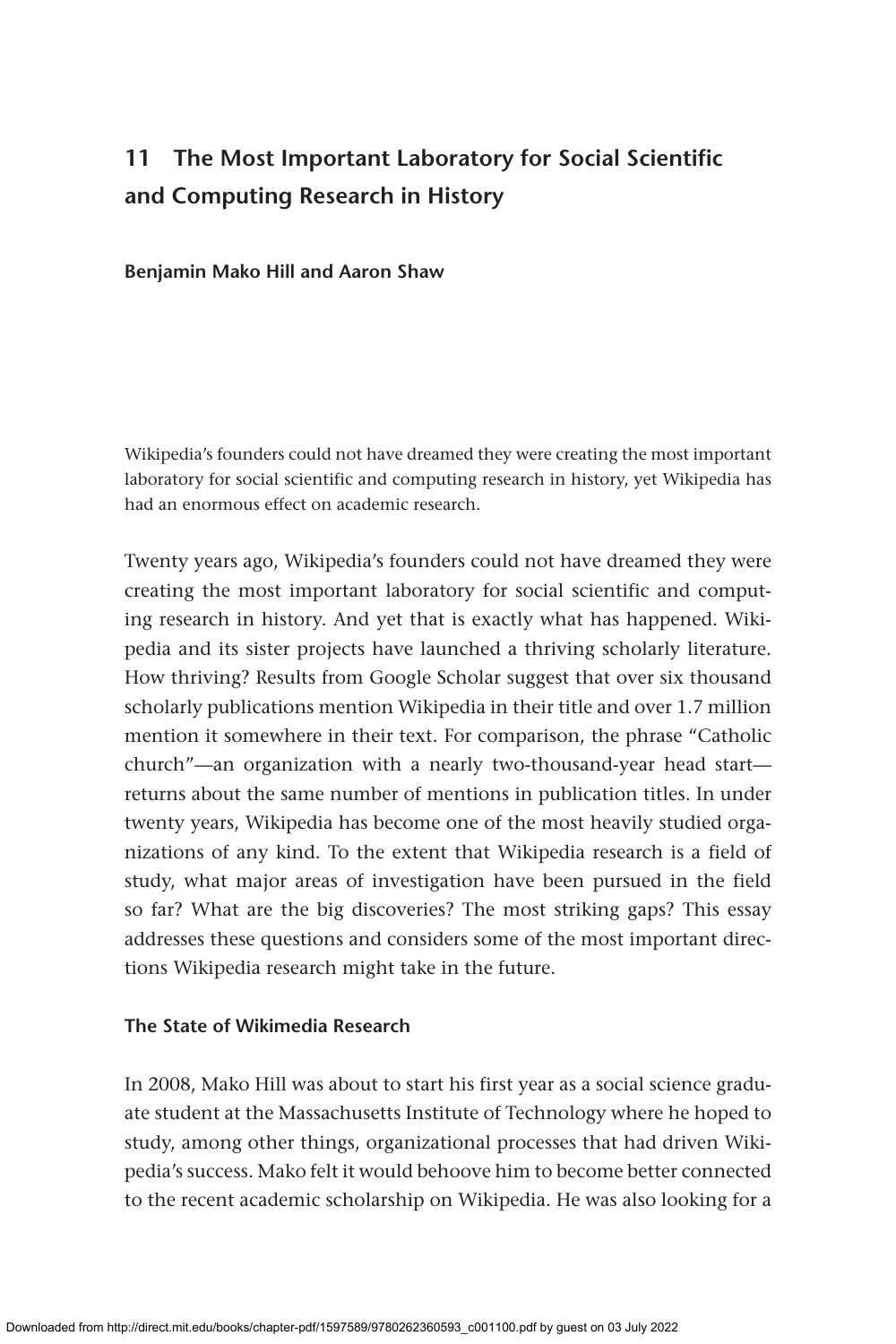topic for a talk he could give at Wikipedia's annual community conference, called "Wikimania," which was going to be hosted by the Library of Alexandria in Egypt. Attempting to solve both problems at once, Mako submitted a session proposal for Wikimania suggesting that he would summarize all of the academic research about Wikipedia published in the previous year in a talk entitled "The State of Wikimedia Scholarship: 2007–2008."

Happily, the proposal was accepted. Two weeks before Wikimania, Mako did a Google Scholar search to build a list of papers he needed to review. He found himself facing nearly eight hundred publications. When Mako tried to import the papers from the search results into his bibliographic management software, Google Scholar's bot detection software banned his laptop. Presumably, no human could (or should!) read that many papers.

Mako never did read all the papers that year, but he managed to create a talk synthesizing some key themes from the previous year in research. Since then, Mako recruited Aaron Shaw to help create new versions of the talk on a yearly basis. Working together since 2008, the two authors of this chapter have collaborated on a "State of Wikimedia Scholarship" talk nearly every year. With a growing cast of collaborators, we sort through the huge pile of published papers with the term "Wikipedia" in their title or abstracts from the past year. Increasingly, we incorporate papers that analyze other communities supported by the Wikimedia Foundation. Each time around, we select five to eight themes that we think capture major tendencies or innovations in research published in the previous year. For the presentation, we summarize each theme and describe an exemplary paper (one per theme) to the Wikimania audience.

Over the first twenty-years of the project's life, Wikipedia research has connected researchers who have formed a new interdisciplinary field. We have each coordinated the program of the International Symposium on Open Collaboration (OpenSym), a conference started in 2005 as WikiSym. As part of this work, we helped coordinate papers in a track dedicated to "Wikipedia and Wikimedia research." Each year the Web Conference (formerly WWW) hosts a workshop that focuses on Wikipedia and Wikimedia research. Since 2011, volunteers have helped create a monthly "Wikimedia Research Newsletter" which is published in English Wikipedia's newsletter *The Signpost* and provides a sort of monthly version of our annual talk. The Wikimedia Foundation runs a monthly "research showcase" where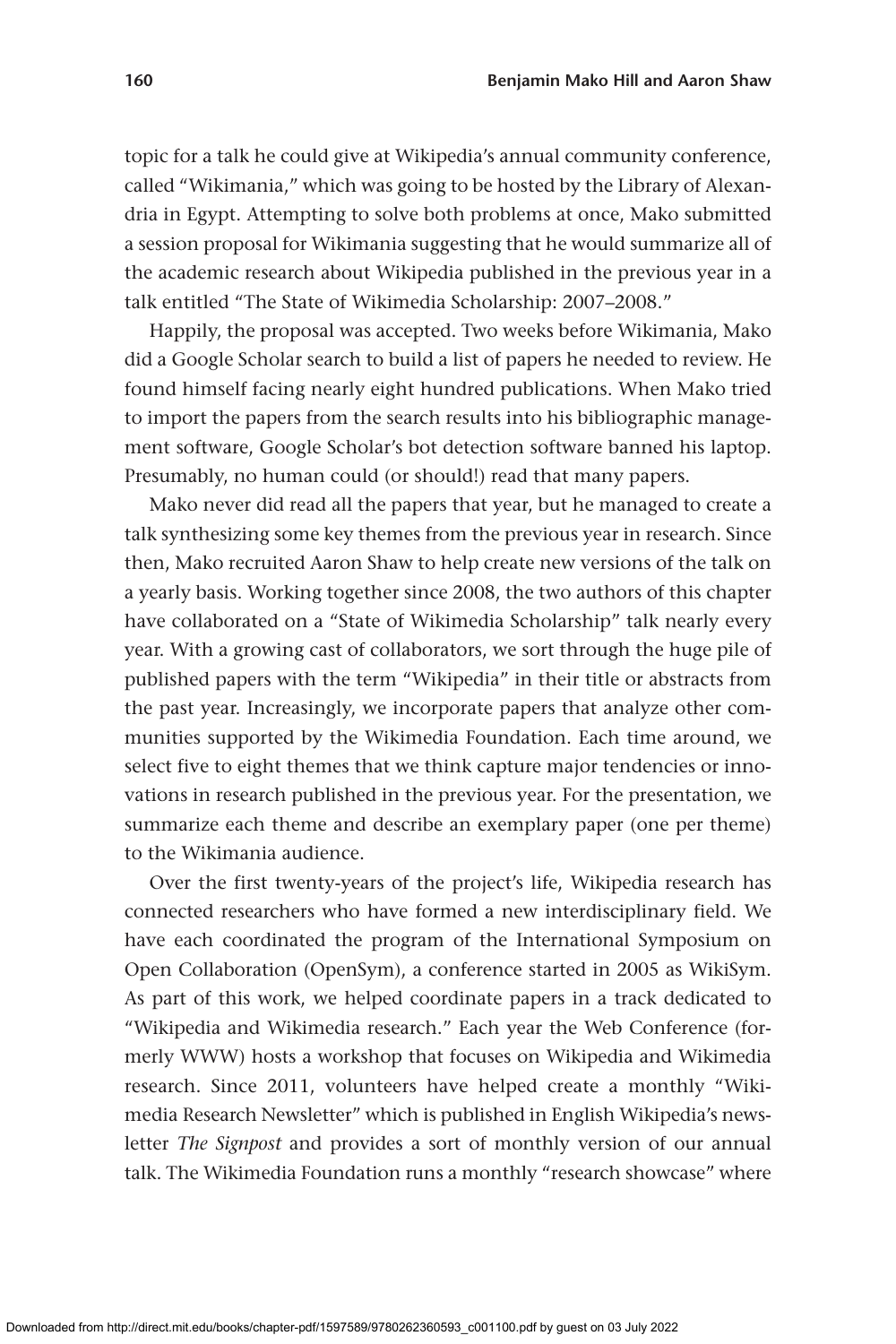

**Figure 11.1**

Number of items returned for Google Scholar for publications containing "Wikipedia" in the title by year of publication.

researchers from the around the world can present their work. There is an active mailing list for Wikimedia researchers.

As the graph in figure 11.1 suggests, these venues capture only a tiny fraction of Wikimedia research. Our attempt to characterize this body of research in this chapter draws from our experience preparing the annual Wikimania talk each year and from our experience in these other spaces. Like our Wikimania talk, this chapter remains incomplete and aims to provide a brief tour of several important themes. Others have published literature reviews of Wikipedia and Wikimedia research which make attempts to provide more comprehensive—although still limited—approaches.<sup>1</sup> Our experience watching Wikipedia scholarship grow and shift has led to one overarching conclusion: Wikipedia has become part of the mainstream of every social and computational research field we know of. Some areas of study, such as the analysis of human computer interaction, knowledge management, information systems, and online communication, have undergone profound shifts in the past twenty years that have been driven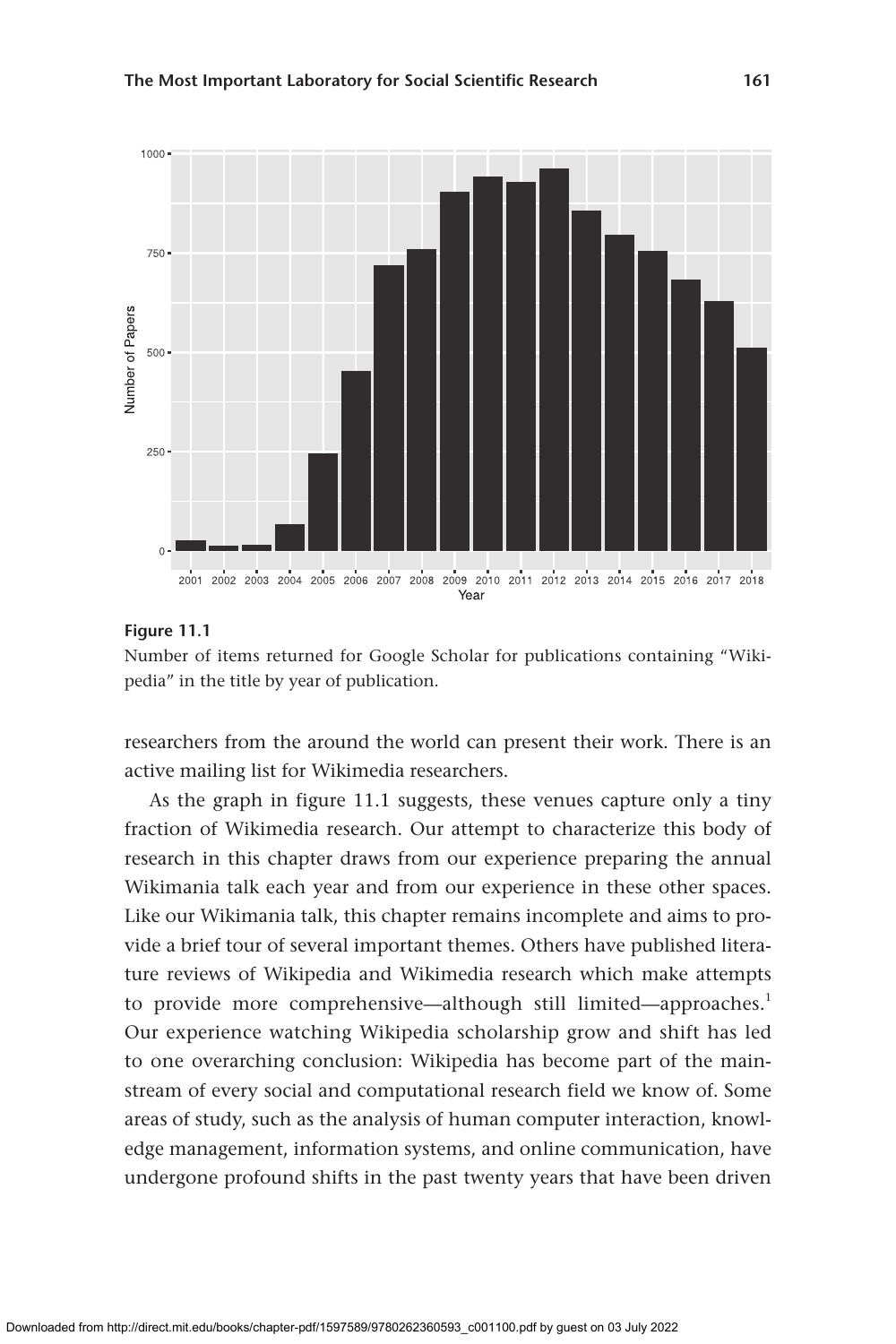by Wikipedia research. In this process, Wikipedia has acted as a shared object of study that has connected a range of disparate academic fields to each other.

#### **Wikipedia as a Source of Data**

Perhaps the most widespread and pervasive form of Wikipedia research is not research "about" Wikipedia at all, but research that uses Wikipedia as a convenient data set to study something else. This was the only theme that showed up every single year during the nine years that we presented the "State of Research" review.

In 2017, Mohamad Mehdi and a team published a systematic literature review of 132 papers that use Wikipedia as a "corpus" of human-generated text.<sup>2</sup> Most of these papers come from the engineering field of information retrieval (IR) where the goal is to devise approaches for calling up particular information from a database. Wikipedia is useful for a wide range of tasks in IR research because it provides a vast database of useful knowledge that is tagged with categories and metadata—but not in the typically "structured" way required by databases.

Another large group of examples comes from the field of natural language processing (NLP), which exists at the intersection of computer science and linguistics. NLP researchers design and evaluate approaches for parsing, understanding, and sometimes generating human-intelligible language. As with IR, Wikipedia presents an opportunity to NLP research because it encompasses an enormous, multilingual data set written and categorized by humans about a wide variety of topics. Wikipedia has proven invaluable as a data set for these applications because it is "natural" in the sense that humans wrote it, because it is made freely available in ways that facilitate computational analysis, and because it exists in hundreds of languages. Nearly half of the papers in Mehdi's review study a version of Wikipedia other than English, and more than a third of the papers look at more than one language edition Wikipedia.

Recently, Wikipedia has spawned a large number of "derivative" data sets and databases that extract data from Wikipedia for studying a wide variety of topics. Similarly, a large body of academic research has focused on building tools to transform data from Wikipedia and to extract specific subsets of data. One of the newest Wikimedia projects, Wikidata, extends these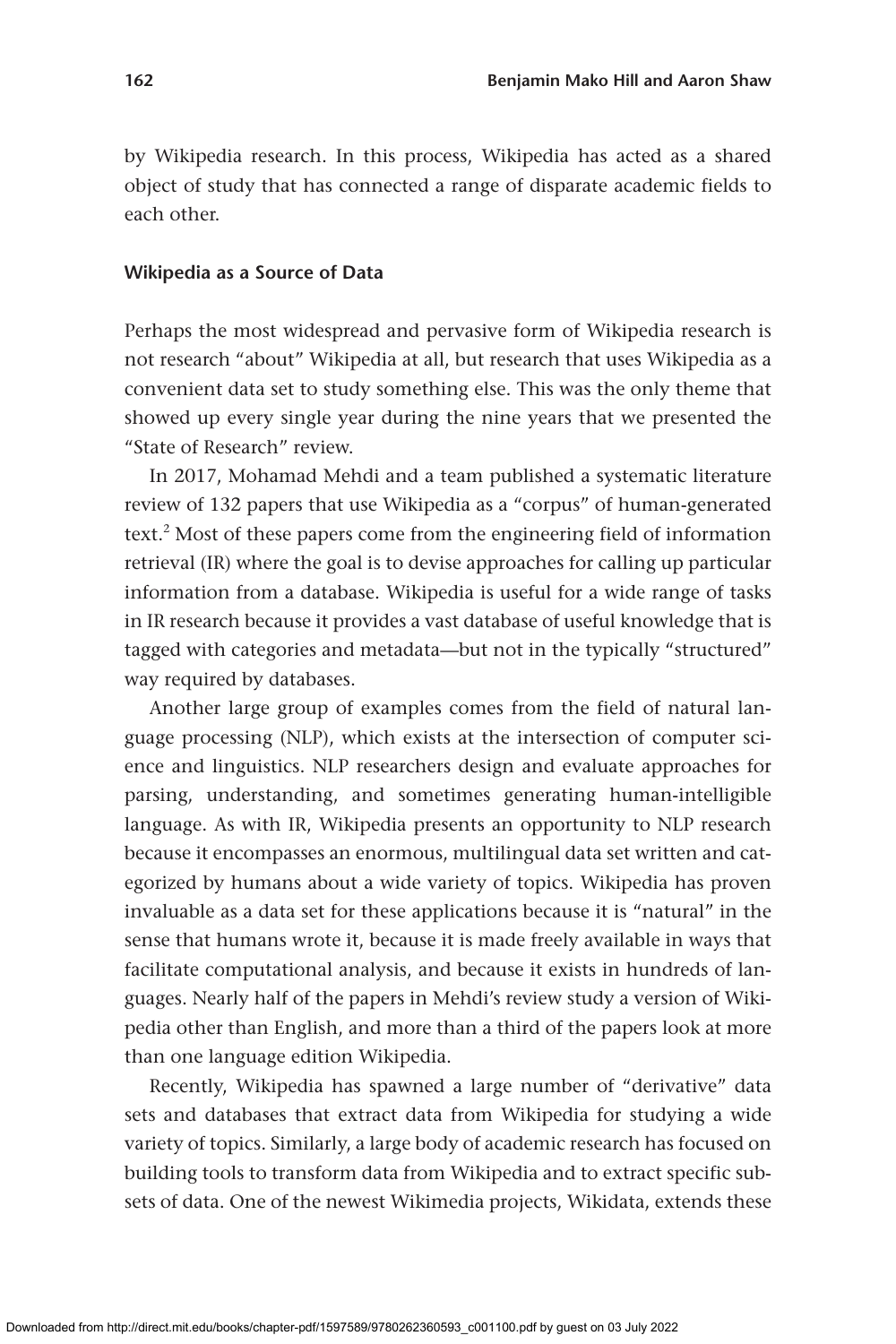benefits by creating a new layer of structured data that is collaboratively authored and edited like Wikipedia but that formally represents underlying relationships between entities that may be the topics of Wikipedia articles. As Wikipedia and Wikidata continue to grow and render ideas and language more amenable to computational processing, their value as a data set and data source to researchers is also increasing.

#### **The Gender Gap**

In 2008, the results of a large opt-in survey of Wikipedia editors suggested that upward of 80 percent of editors of Wikipedia across many language editions were male. The finding sent shockwaves through both the Wikipedia editor and research communities and was widely reported on in the press. Both the Wikimedia Foundation and Wikipedia community have responded by making "the gender gap" a major strategic priority and have poured enormous resources into addressing the disparity. Much of this work has involved research. As a result, issues related to gender have been a theme in our report on Wikipedia research nearly every year since 2012.

One series of papers have aimed to characterize the "gender gap." This work adopted better sampling methods, adjusted for bias in survey response, and in at least one case, commissioned a nationally representative sample of adults in the United States who were asked about their Wikipedia contribution behavior.<sup>3</sup> Some recent projects have also begun to unpack the "gap" by looking at the ways in which it emerges.<sup>4</sup> Although this follow-on work presented a range of different estimates of the scope of the gap in participation between male and female editors, none of the work overturned the basic conclusion that Wikipedia's editor base appears largely, if not overwhelmingly, made up of men.

Another group of studies examines different gender gaps, including gaps in content coverage. For example, research has found that women and people of color are systematically less likely than similarly notable white men to have articles.<sup>5</sup> Other work has shown that Wikipedia's content tends to suffer a range of gender biases and gaps as well—for example, by using terms and images that tend to reflect existing gender bias.<sup>6</sup>

Some work has also connected explanations of the gender gap among contributors to inequality and bias in articles. Existing Wikipedia communities may deter women and others from editing and may define and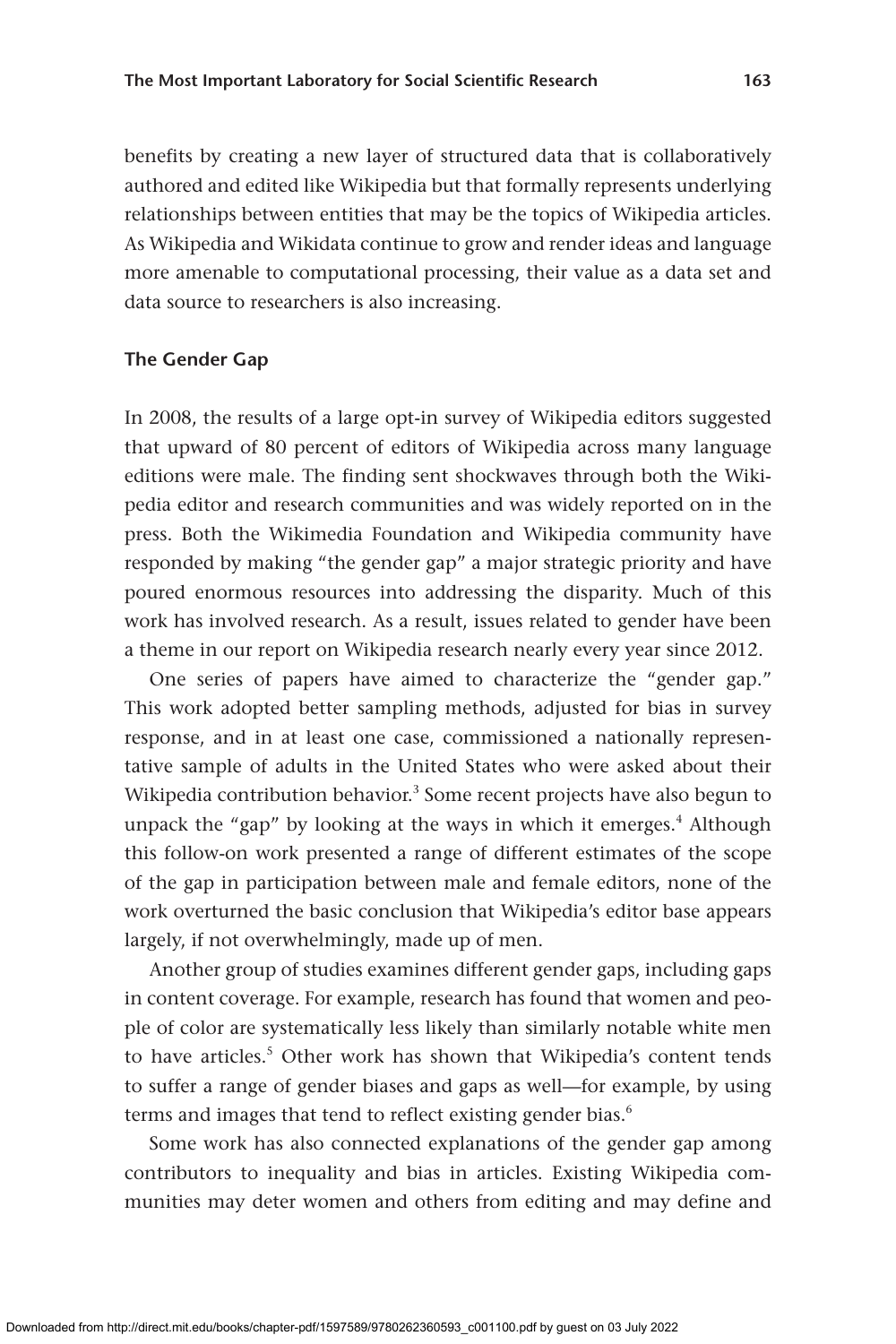enforce criteria for article creation in ways that differentially impact articles about or of interest to women.<sup>7</sup>

The work on the gender gap in Wikipedia began with a strong focus on gender inequality within Wikipedia and among Wikipedia editors. More recent work has sought to understand how Wikipedia content may reflect underlying inequalities and patterns of stratification in the world in other ways. This work has shown that, by studying gendered and other types of inequality in Wikipedia, we can learn about some of the mechanisms of social stratification more broadly.

#### **Content Quality and Integrity**

Research into content quality and integrity on Wikipedia has also been an enduring focus of Wikipedia research. In a 2005 piece that is one of the most widely discussed examples of Wikipedia research (see chapters 2 and 12), Jim Giles at *Nature* ran an informal study distributing a set of Wikipedia and *Encyclopædia Britannica* articles to experts and asking them to identify errors in each.<sup>8</sup> The expert coders found about the same number of errors in each group, leading to the conclusion—surprising at the time—that Wikipedia articles might be comparable with those produced by professionals and experts. The early *Nature* study has been reproduced in larger samples with results suggesting that, over time, Wikipedia typically surpasses general encyclopedias like *Britannica*. 9 Perhaps more influentially, the template of the Giles study has been repeated over and over again in various knowledge domains that include drug information, mental disorders, and otolaryngology—just to name several topics in medicine.<sup>10</sup>

Of course, quality itself is much more complicated and multidimensional than the sum of factual errors in a sample of articles. A number of studies have tried to assess quality in other terms. Some consider the relative neutrality of articles on contentious topics.<sup>11</sup> Others look for the absence of important information. Wikipedians regularly evaluate the quality of their own articles in terms of comprehensiveness, writing style, the number and reliability of references, and adherence to Wikipedia's own policies. There have been a series of attempts to adapt these types of quality measures quantitatively. This work seems to indicate that although Wikipedia is enormous, many topics are covered in ways that are superficial.<sup>12</sup>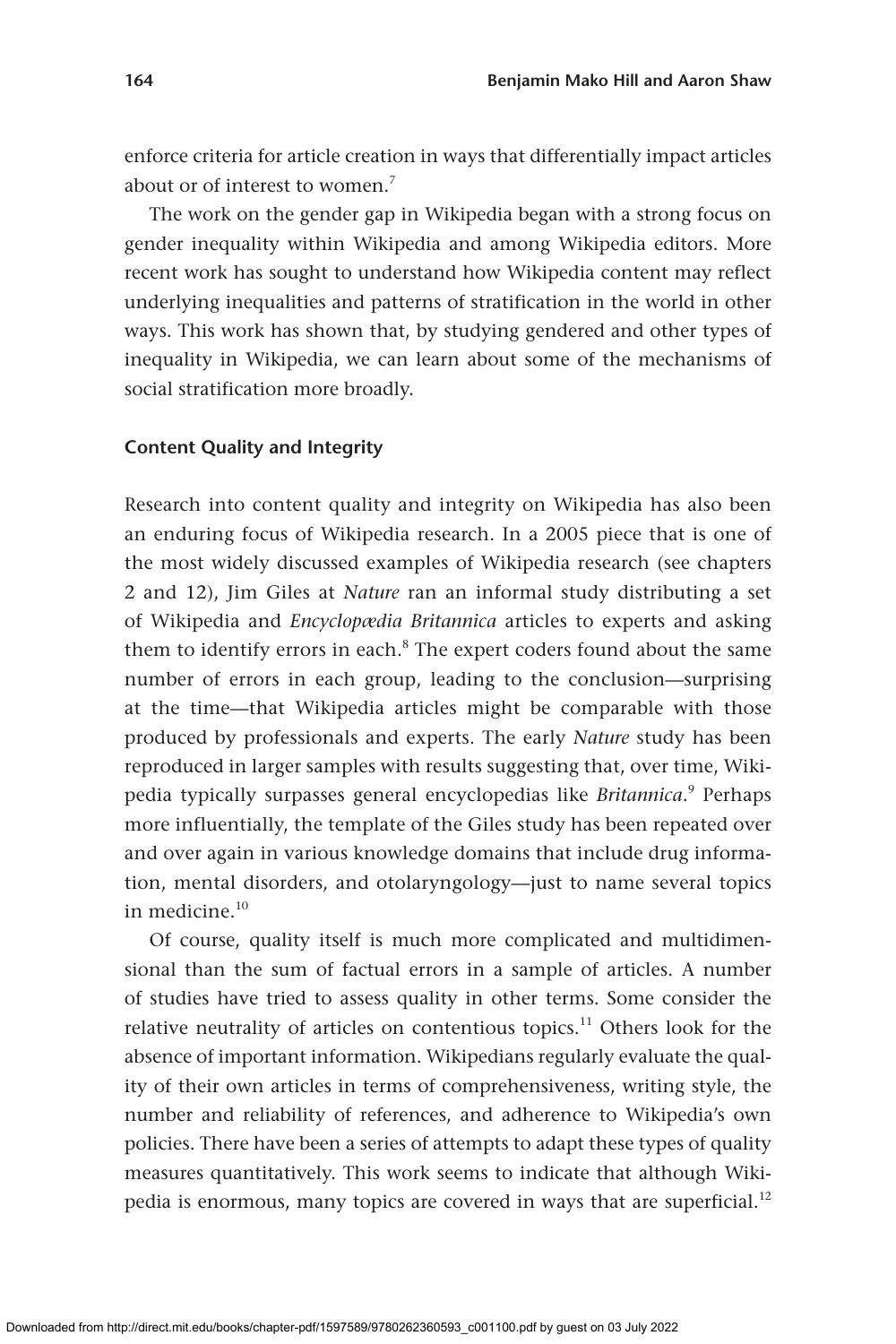Overall, this body of research has shown the quality of the material that is covered is high.

Some of the most exciting work on these issues has examined the social processes that lead to relatively higher or lower article quality. For example, although quality and viewership of articles are related, a few recent studies have measured the degree to which topics are "underproduced" relative to readers' interest.<sup>13</sup> Another paper shows that articles on contentious topics edited by more ideologically polarized editors tend to become higher quality than those with less diverse editor groups.<sup>14</sup> Other work has sought to understand how readers of Wikipedia perceive quality.<sup>15</sup> In an era where factual information is increasingly contested and polarized, this line of inquiry offers the promise of general insights into the means of producing and sustaining reliable, high quality public knowledge resources.

#### **Wikipedia and Education**

Early on in its ascendance, many viewed Wikipedia as a threat to educational authority and a source of dubious information. Initial research on Wikipedia in education documented the ways that students used Wikipedia and, in general, suggested that students were relying on Wikipedia heavily as a first stop for information on a given subject. For many teachers, Wikipedia's open editing policy made its content inherently problematic, if not inherently incompatible, with formal institutions of teaching and learning.

The study of Wikipedia in education has evolved enormously. In part, educators have changed their attitudes about the site, and some studies have attempted to document these shifts.<sup>16</sup> The focus of academic writing about the pedagogical role of Wikipedia is no longer on the questions of *if* students use Wikipedia or how to discourage them from doing so. Instead, researchers of Wikipedia in education now focus on how to engage students in contributing to Wikipedia as part of course work.

Partly, this change seems driven by the success of the Wiki Education Foundation—a spin-off of the Wikimedia Foundation that supports instructors of higher education in incorporating Wikipedia into their classes (see chapter 20). Numerous papers and book chapters now document these experiences. One example from psychology describes the way that ninety-three students in an introductory human development course helped to improve Wikipedia coverage of basic information on human development.<sup>17</sup>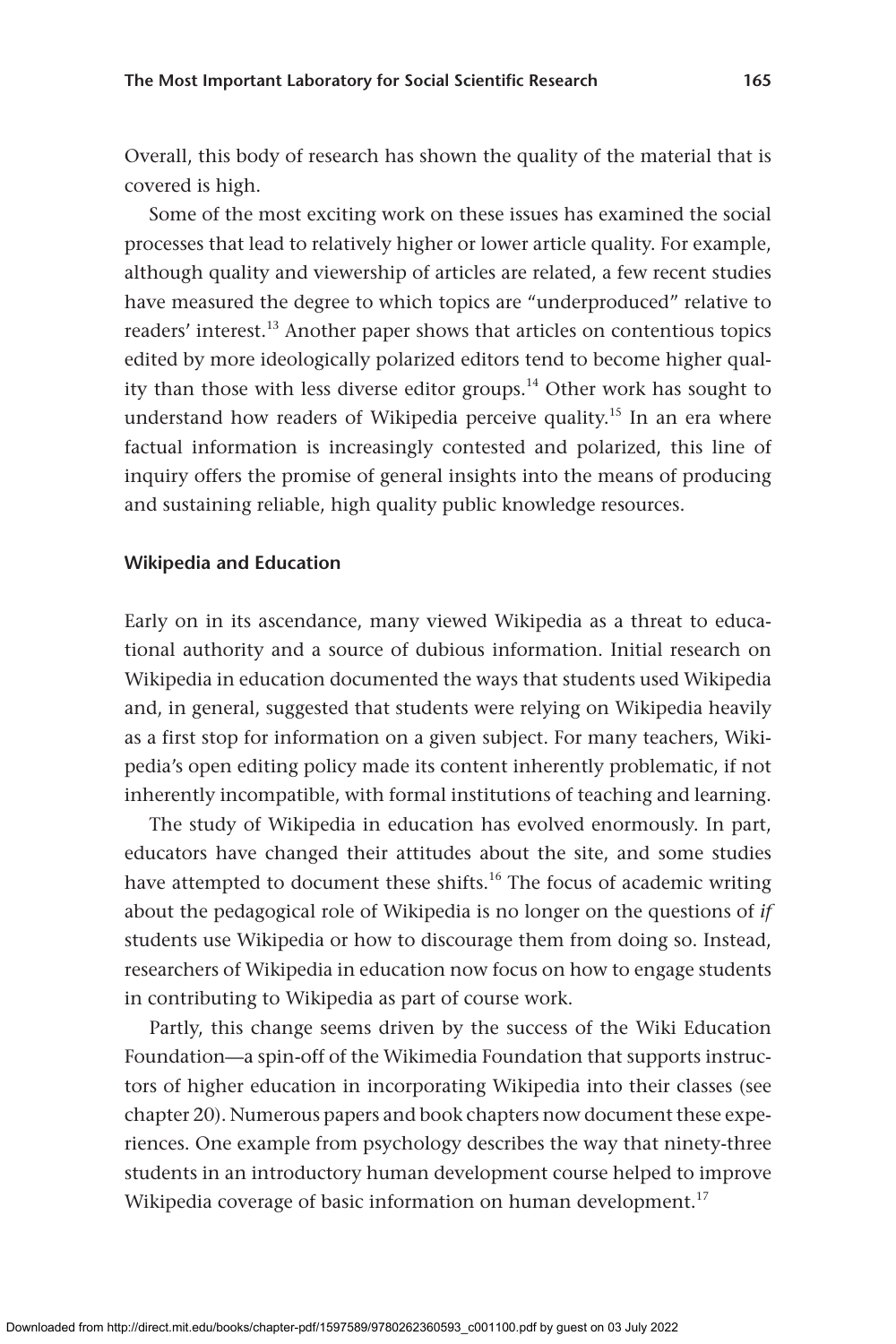#### **Viewership**

The large majority of research on Wikipedia has focused on its content and the social systems that produce it. But Wikipedia isn't only an enormous corpus created by millions, it is also one of the top ten most popular websites on earth—visited by billions of people each year. In 2007, the Wikimedia Foundation started publishing data that summarized what visitors to Wikipedia have looked at. This data has now led to a large body of research on the viewership of the encyclopedia.

Some work on viewership takes advantage of Wikipedia's general usefulness and uses those pages that people visit as an index of how people allocate their attention. For example, the Snowden revelations led to chilling effects where people became systematically less likely to look at certain sensitive topics.<sup>18</sup> Other studies have used Wikipedia viewership data to predict the prevalence of illnesses and influenza, box office revenue, election results in a number of countries, or simply to capture a zeitgeist.<sup>19</sup>

Scholars have also combined data on Wikipedia viewership with editing data to understand the relationship between the consumption and production of knowledge. Some early work in this area considered whether viewership related to participation in editing and content quality.<sup>20</sup> Others have tried to model relatively complex dynamics through which viewers become editors to help produce the encyclopedia. $^{21}$ 

#### **Organization and Governance**

When Wikipedia was first founded, one of the most urgent areas of inquiry focused on the organization and governance of the project. Seminal work by Yochai Benkler, author of chapter 3, suggested that Wikipedia used technology to organize knowledge production in transformative ways. Since then, research on the organization of Wikipedia has grown steadily, often in an attempt to explain its arguably shocking success. $^{22}$ 

Research has sometimes treated Wikipedia as a community of communities to investigate collaborative processes. For example, both article-level collaborations and organized editing efforts in the form of WikiProjects have attracted extensive research. Perhaps not surprisingly, WikiProjects appear to struggle with many of the same kinds of organizational challenges that affect collaborative efforts elsewhere.<sup>23</sup> Many studies of organization within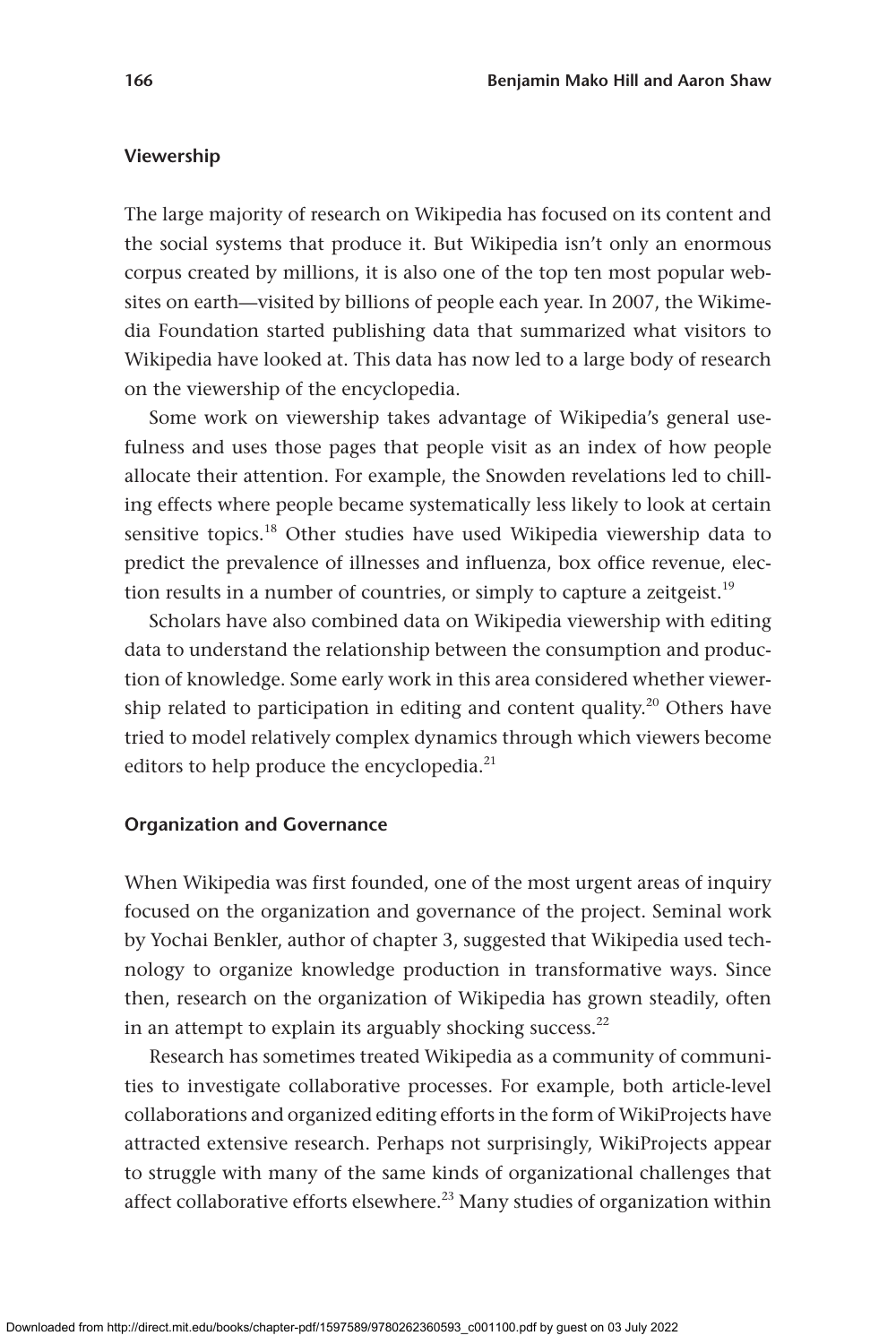Wikipedia have found creative ways to document and describe otherwise familiar patterns and have sometimes revealed distinctions between more familiar organizational practices and those pursued in a large, distributed, online volunteer effort like Wikipedia.

We have been involved in some related work that challenges the "stylized facts" about Wikipedia's organization and that has suggested some of the ways that Wikipedia's mode of organization and governance may be limited.<sup>24</sup> We also advocated for comparative studies that look beyond Wikipedia—and English Wikipedia in particular—to draw more general understandings of the organizational processes involved.<sup>25</sup> Wikipedia includes hundreds of more-or-less completely distinct language communities with different experiences and with different degrees of success. For instance, several papers—ours and others'—undermine the widespread perception that Wikipedia's style of organizing does not entail hierarchies or other patterns of entrenchment among early community leaders.<sup>26</sup> A small number of studies have engaged in comparative work that studies Wikipedia across numerous language editions, illustrating the diversity of collaborative dynamics.<sup>27</sup>

As a large population of organizations, Wikipedia offers a data source of exceptional granularity. Nevertheless, scholars continue to struggle to understand how Wikipedia is like and unlike more traditional organizations. We still know little about when the experience of traditional organizations will be instructive to Wikipedia. For example, in our own work we found that an attempt to import newcomer socialization practices with a long history of success in traditional organizations seemed to have little effect on newcomer retention in Wikipedia. $^{28}$  In a related sense, we still know little about when the things we learn about organization in Wikipedia will—or will not—translate into other spaces.

#### **Wikipedia in the World**

The metaphor of a laboratory that we used in our introduction depicts Wikipedia as somehow isolated from the rest of the world. However, Wikipedia *affects* the world in important ways as well. Some exciting studies have investigated specific aspects of this relationship.

The earliest versions of this work simply documented the ways that Wikipedia became increasingly integrated into many people's everyday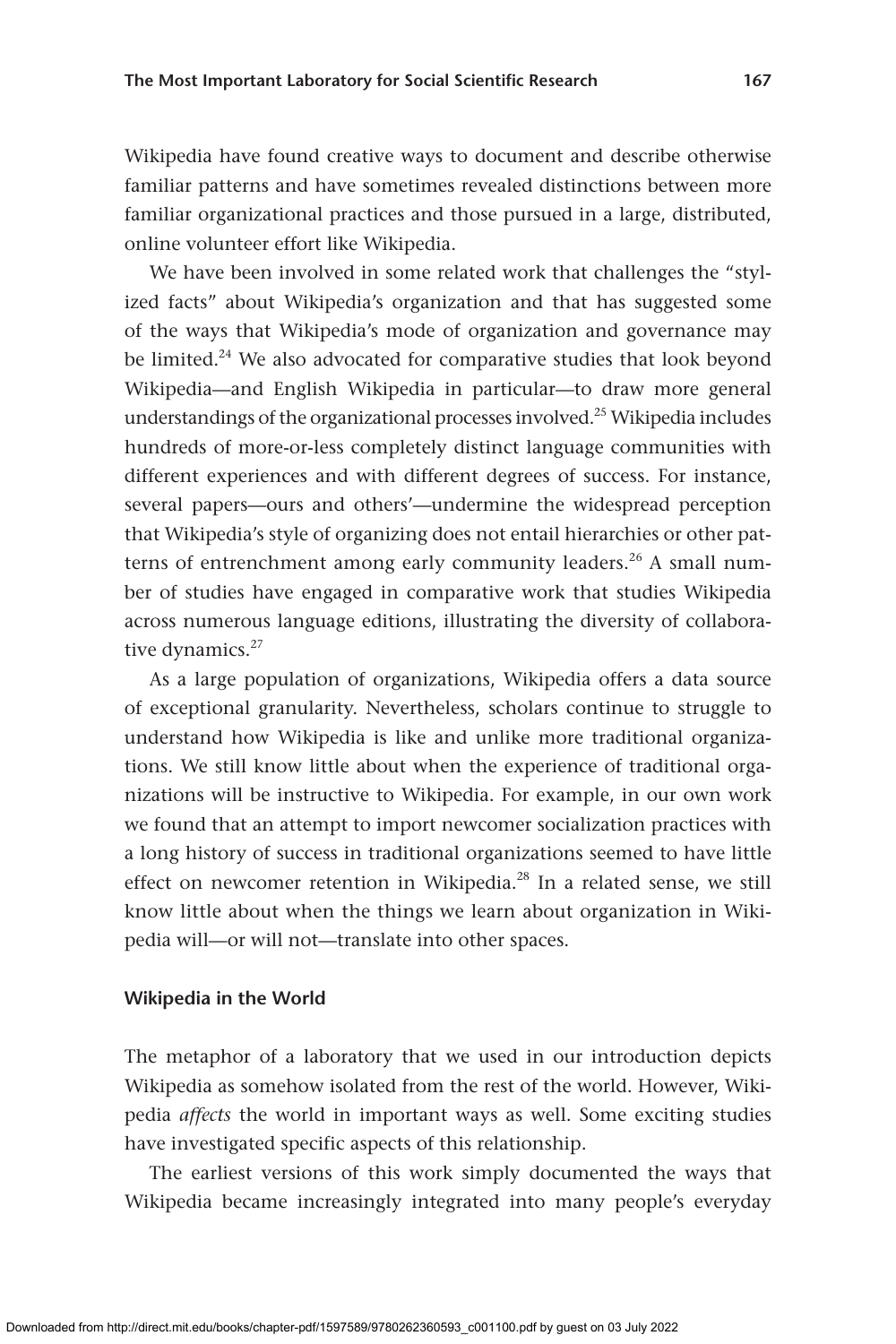lives. One striking example from 2009 described the growing rate at which legal opinion and published law relied on citations to Wikipedia to establish facts about the world in hundreds of legal opinions in the US district courts and courts of appeals.29 Other work looks at how Wikipedia content is increasingly syndicated into other places and suggests that an enormous portion of all successful internet searches would be failures if Wikipedia did not exist.30

Given its prominence in search engine rankings, a group of scholars primarily economists—have come to Wikipedia as a platform on which to run experiments *on the world*. For example, one group improved a random set of articles about small European cities and showed that tourism traffic increased relative to a control group whose articles were not improved.<sup>31</sup> Another study showed that improving a randomly selected set of Wikipedia articles about scientific studies tends to increase the citations to the studies mentioned in the articles and tends to shape the language that subsequent research studies use when they describe the cited work.<sup>32</sup>

These studies do more than show that Wikipedia is important, although they certainly do that. They provide important evidence in favor of particular theories of information diffusion, and they document the way that knowledge is created and spreads. In this way, Wikipedia provides not only a laboratory for studying social processes but acts as a key piece of laboratory equipment for studying social behavior "in the wild."

## **Conclusion**

Insights about how the largest volunteer effort in the world have managed to produce the largest encyclopedias in history will continue to advance the frontiers of scientific knowledge. Understanding how Wikipedia and projects like it work can help us organize other parts of social life more effectively.

We conclude with an invocation to researchers to think about Wikipedia even more and in even broader ways. Wikipedia is the most influential and widely accessed free information resource on the internet as well as the most widely used information platform in human history. As such, Wikipedia merits comparisons to other epochal transformations in how humans collect, organize, store, and disseminate ideas. It deserves the scholarly attention it has received. In particular, understanding how and why communities like Wikipedia manage to mobilize vast numbers of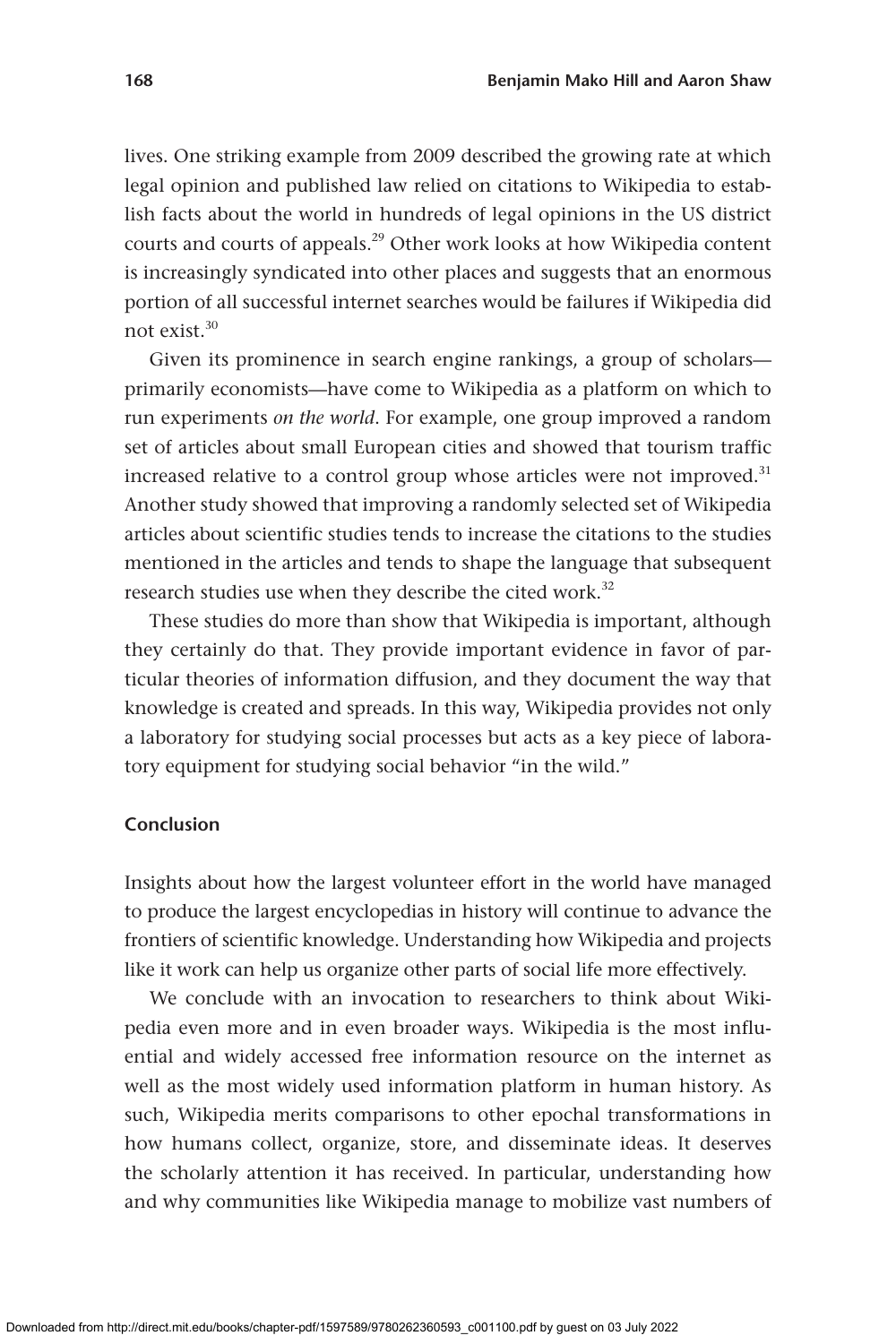volunteers and sustain such high quality, large-scale information resources means looking beyond the boundaries of Wikipedia to conduct comparisons, impact evaluations, and more. That ought to keep us all busy for at least another twenty years.

**Acknowledgments:** This work was supported by the National Science Foundation (awards IIS-1617129 and IIS-1617468).

#### **Notes**

1. Chitu Okoli, Mohamad Mehdi, Mostafa Mesgari, Finn Årup Nielsen, and Arto Lanamäki, "Wikipedia in the Eyes of Its Beholders: A Systematic Review of Scholarly Research on Wikipedia Readers and Readership," *Journal of the Association for Information Science and Technology* 65, no. 12 (2014): 2381–2403, [https://doi.org/10.1002](https://doi.org/10.1002/asi.23162) [/asi.23162](https://doi.org/10.1002/asi.23162); Mohamad Mehdi, Chitu Okoli, Mostafa Mesgari, Finn Årup Nielsen, and Arto Lanamäki, "Excavating the Mother Lode of Human-Generated Text: A Systematic Review of Research That Uses the Wikipedia Corpus," *Information Processing & Management* 53, no. 2 (March 2017): 505–529, [https://doi.org/10.1016/j.ipm.2016](https://doi.org/10.1016/j.ipm.2016.07.003) [.07.003](https://doi.org/10.1016/j.ipm.2016.07.003).

2. Mehdi et al., "Excavating the Mother Lode of Human-Generated Text."

3. Eszter Hargittai and Aaron Shaw, "Mind the Skills Gap: The Role of Internet Know-How and Gender in Differentiated Contributions to Wikipedia," *Information, Communication & Society* 18, no. 4 (2015): 424–442, [https://doi.org/10.1080](https://doi.org/10.1080/1369118X.2014.957711) [/1369118X.2014.957711;](https://doi.org/10.1080/1369118X.2014.957711) Benjamin Mako Hill and Aaron Shaw, "The Wikipedia Gender Gap Revisited: Characterizing Survey Response Bias with Propensity Score Estimation," *PLoS ONE* 8, no. 6 (2013): e65782, [https://doi.org/10.1371/journal](https://doi.org/10.1371/journal.pone.0065782) [.pone.0065782](https://doi.org/10.1371/journal.pone.0065782); Aaron Shaw and Eszter Hargittai, "The Pipeline of Online Participation Inequalities: The Case of Wikipedia Editing." *Journal of Communication* 68, no. 1 (2018): 143–168,<https://doi.org/10.1093/joc/jqx003>.

4. For example, Shaw and Hargittai, "The Pipeline of Online Participation Inequalities."

5. For example, Joseph Reagle and Lauren Rhue, "Gender Bias in Wikipedia and Britannica," *International Journal of Communication* 5 (2011): 1138–1158, [http://ijoc](http://ijoc.org/index.php/ijoc/article/view/777) [.org/index.php/ijoc/article/view/777](http://ijoc.org/index.php/ijoc/article/view/777); Julia Adams, Hannah Brückner, and Cambria Naslund, "Who Counts as a Notable Sociologist on Wikipedia? Gender, Race, and the 'Professor Test,'" *Socius* 5 (2019), [https://doi.org/10.1177/2378023118823946.](https://doi.org/10.1177/2378023118823946)

6. Max Klein and Piotr Konieczny, "Wikipedia in the World of Global Gender Inequality Indices: What the Biography Gender Gap Is Measuring," in *OpenSym '15: Proceedings of the 11th International Symposium on Open Collaboration*, ed. D. Riehle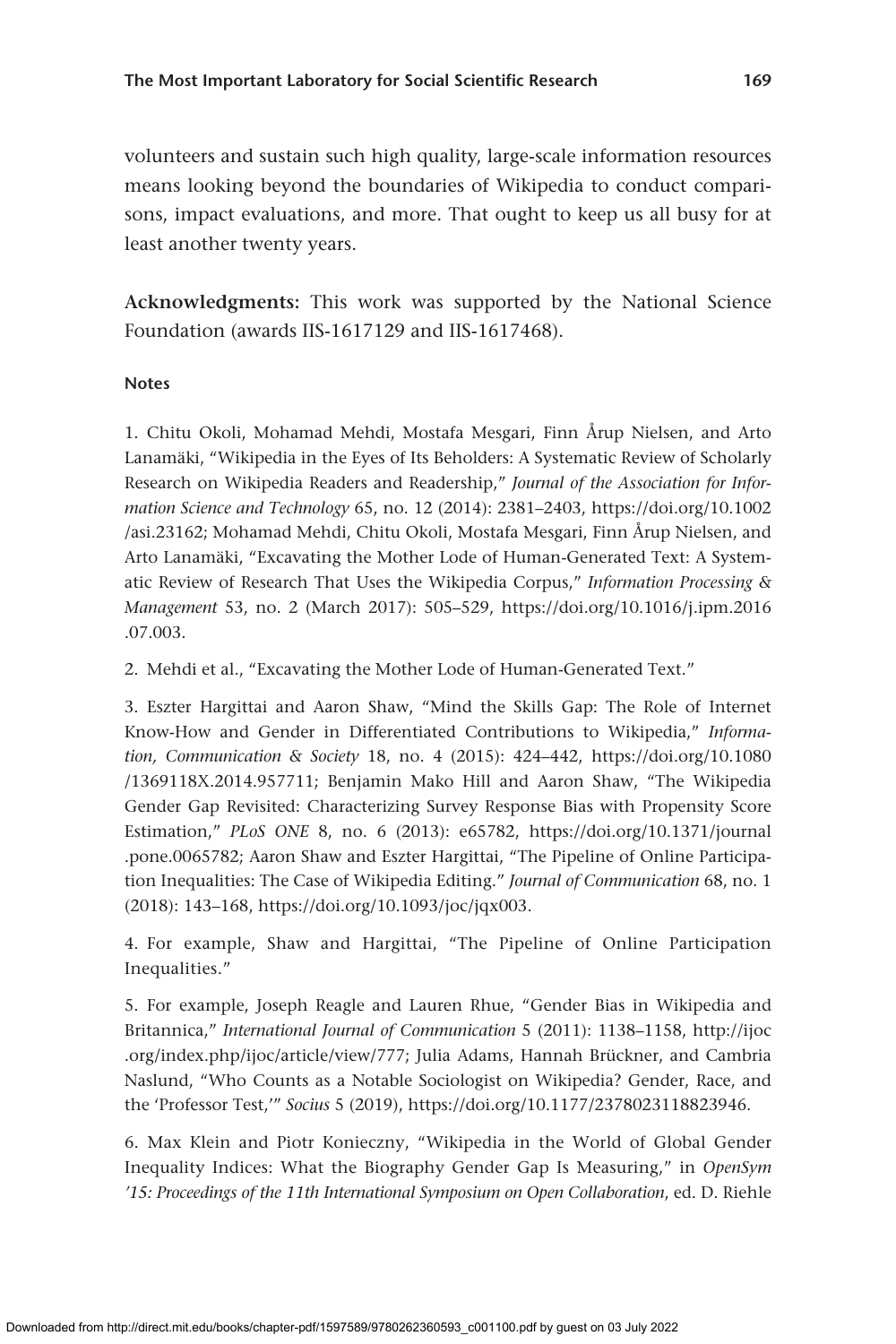(New York: ACM, 2015), 16:1–16:2, [https://doi.org/10.1145/2788993.2789849;](https://doi.org/10.1145/2788993.2789849) Claudia Wagner, David Garcia, Mohsen Jadidi, and Markus Strohmaier, "It's a Man's Wikipedia? Assessing Gender Inequality in an Online Encyclopedia," in *Proceedings of the Ninth International AAAI Conference on Web and Social Media (ICWSM '15)* (Palo Alto, CA: AAAI, 2015), 454–463, [https://www.aaai.org/ocs/index.php](https://www.aaai.org/ocs/index.php/ICWSM/ICWSM15/paper/view/10585) [/ICWSM/ICWSM15/paper/view/10585;](https://www.aaai.org/ocs/index.php/ICWSM/ICWSM15/paper/view/10585) Olga Zagovora, Fabian Flöck, and Claudia Wagner, "'(Weitergeleitet von Journalistin)': The Gendered Presentation of Professions on Wikipedia," in *WebSci '17: Proceedings of the 2017 ACM on Web Science Conference* (New York: ACM, 2017), 83–92, [https://doi.org/10.1145/3091478](https://doi.org/10.1145/3091478.3091488) [.3091488.](https://doi.org/10.1145/3091478.3091488)

7. Julia B. Bear and Benjamin Collier, "Where Are the Women in Wikipedia? Understanding the Different Psychological Experiences of Men and Women in Wikipedia," *Sex Roles* 74, nos. 5–6 (January 4, 2016): 254–265, [https://doi.org/10.1007/s11199](https://doi.org/10.1007/s11199-015-0573-y) [-015-0573-y](https://doi.org/10.1007/s11199-015-0573-y); Amanda Menking, Ingrid Erickson, and Wanda Pratt, "People Who Can Take It: How Women Wikipedians Negotiate and Navigate Safety," in *CHI '19: Proceedings of the 2019 CHI Conference on Human Factors in Computing Systems* (New York: ACM, 2019), [https://doi.org/10.1145/3290605.3300702;](https://doi.org/10.1145/3290605.3300702) Heather Ford and Judy Wajcman, "'Anyone Can Edit', Not Everyone Does: Wikipedia's Infrastructure and the Gender Gap," *Social Studies of Science* 47, no. 4 (2017): 511–527, [https://doi](https://doi.org/10.1177/0306312717692172) [.org/10.1177/0306312717692172](https://doi.org/10.1177/0306312717692172).

8. Jim Giles, "Internet Encyclopaedias Go Head to Head," *Nature* 438, no. 7070 (2005): 900–901, [https://doi.org/10.1038/438900a.](https://doi.org/10.1038/438900a)

9. Fernando Silvério Nifrário Rodrigues, "Colaboração Em Massa Ou Amadorismo Em Massa? Um Estudo Comparativo Da Qualidade Da Informação Científica Produzida Utilizando Os Conceitos E Ferramentas Wiki" (PhD diss., Universidade de Évora, 2012), [http://massamateurism.blogspot.co.uk/p/synopsis.html.](http://massamateurism.blogspot.co.uk/p/synopsis.html)

10. Kevin A. Clauson, Hyla H. Polen, Maged N. Kamel Boulos, and Joan H. Dzenowagis. "Scope, Completeness, and Accuracy of Drug Information in Wikipedia," *The Annals of Pharmacotherapy* 42, no. 12 (December 2008): 1814–1821, [https://doi](https://doi.org/10.1345/aph.1L474) [.org/10.1345/aph.1L474;](https://doi.org/10.1345/aph.1L474) Thomas J. Hwang, Florence T. Bourgeois, and John D. Seeger, "Drug Safety in the Digital Age," *New England Journal of Medicine* 370, no. 26 (2014): 2460–2462. [https://doi.org/10.1056/NEJMp1401767;](https://doi.org/10.1056/NEJMp1401767) Jona Kräenbring et al., "Accuracy and Completeness of Drug Information in Wikipedia: A Comparison with Standard Textbooks of Pharmacology," *PLOS ONE* 9, no. 9 (2014): e106930, <https://doi.org/10.1371/journal.pone.0106930>; N. J. Reavley, A. J. Mackinnon, A. J. Morgan, M. Alvarez-Jimenez, S. E. Hetrick, E. Killackey, B. Nelson, R. Purcell, M. B. H. Yap, and A. F. Jorm, "Quality of Information Sources about Mental Disorders: A Comparison of Wikipedia with Centrally Controlled Web and Printed Sources," *Psychological Medicine* 42, no. 8 (August 2012): 1753–1762, [https://doi.org/10.1017](https://doi.org/10.1017/S003329171100287X) [/S003329171100287X;](https://doi.org/10.1017/S003329171100287X) Peter G. Volsky, Cristina M. Baldassari, Sirisha Mushti, and Craig S. Derkay, "Quality of Internet Information in Pediatric Otolaryngology: A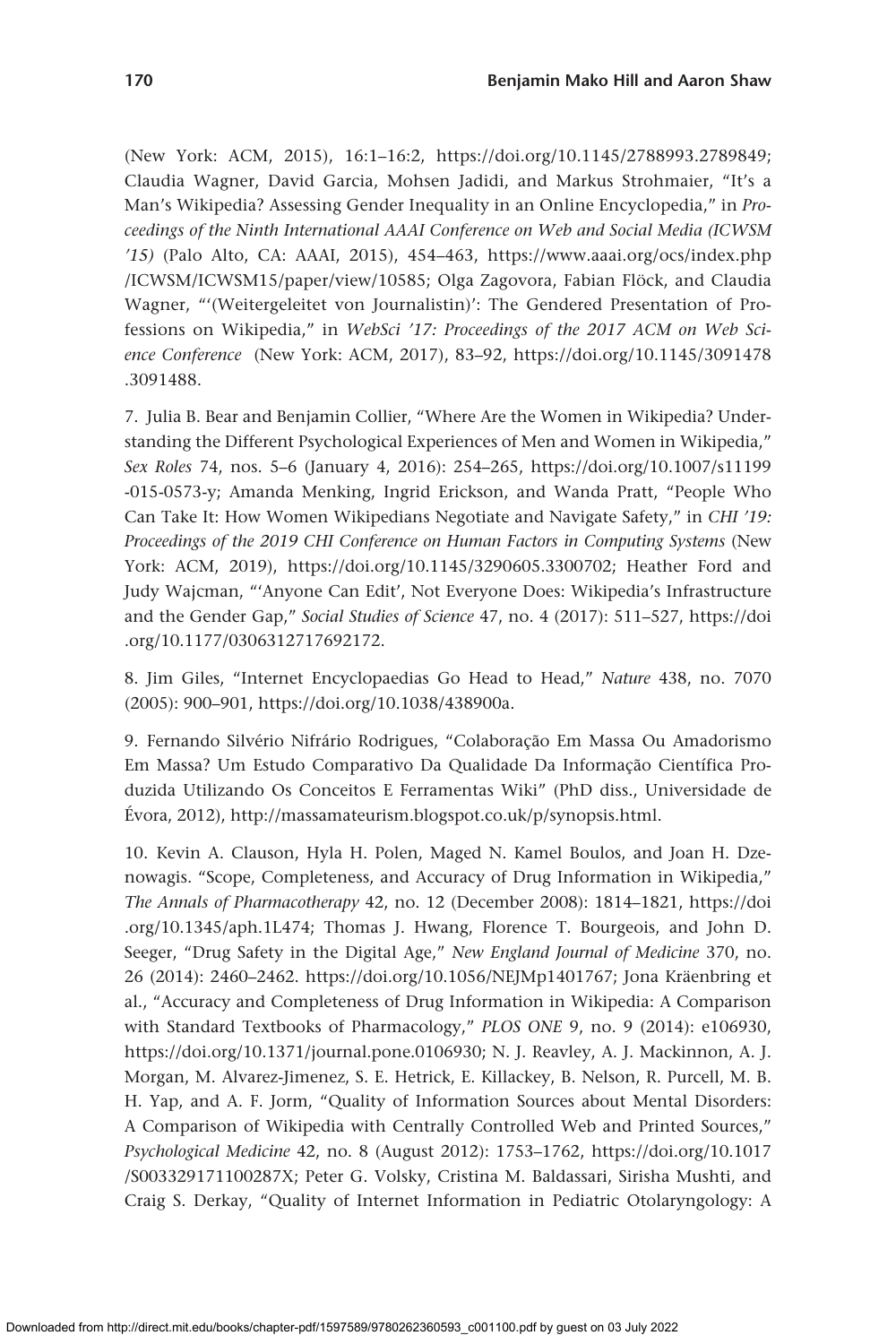Comparison of Three Most Referenced Websites," *International Journal of Pediatric Otorhinolaryngology* 76, no. 9 (September 2012): 1312–1316, [https://doi.org/10.1016](https://doi.org/10.1016/j.ijporl.2012.05.026) [/j.ijporl.2012.05.026.](https://doi.org/10.1016/j.ijporl.2012.05.026)

11. Shane Greenstein and Feng Zhu, "Is Wikipedia Biased?" *American Economic Review* 102, no. 3 (May 2012): 343–348, <https://doi.org/10.1257/aer.102.3.343>; Shane Greenstein and Feng Zhu, "Do Experts or Crowd-Based Models Produce More Bias? Evidence from Encyclopedia Britannica and Wikipedia," *Management Information Systems Quarterly* 42, no. 3 (2018): 945–959, [https://aisel.aisnet.org/misq/vol42/iss3/14.](https://aisel.aisnet.org/misq/vol42/iss3/14)

12. Morten Warncke-Wang, Vivek Ranjan, Loren Terveen, and Brent Hecht, "Misalignment Between Supply and Demand of Quality Content in Peer Production Communities," in *Proceedings of the Ninth International AAAI Conference on Web and Social Media (ICWSM '15)* (Palo Alto, CA: AAAI, 2015), 493–502, [https://www.aaai](https://www.aaai.org/ocs/index.php/ICWSM/ICWSM15/paper/viewFile/10591/10532) [.org/ocs/index.php/ICWSM/ICWSM15/paper/viewFile/10591/10532.](https://www.aaai.org/ocs/index.php/ICWSM/ICWSM15/paper/viewFile/10591/10532)

13. Aniket Kittur and Robert E. Kraut, "Harnessing the Wisdom of Crowds in Wikipedia: Quality Through Coordination," in *CSCW '09: Proceedings of the 2008 ACM Conference on Computer Supported Cooperative Work* (New York: ACM, 2008), 37–46, <https://doi.org/10.1145/1460563.1460572>; Warncke-Wang et al., "Misalignment Between Supply and Demand of Quality Content in Peer Production Communities."

14. Feng Shi, Misha Teplitskiy, Eamon Duede, and James A. Evans, "The Wisdom of Polarized Crowds," *Nature Human Behaviour* 3, no. 4 (April 2019): 329, [https://doi](https://doi.org/10.1038/s41562-019-0541-6) [.org/10.1038/s41562-019-0541-6.](https://doi.org/10.1038/s41562-019-0541-6)

15. W. Ben Towne, Aniket Kittur, Peter Kinnaird, and James Herblseb, "Your Process Is Showing: Controversy Management and Perceived Quality in Wikipedia," in *CSCW '13: Proceedings of the 2013 Conference on Computer Supported Cooperative Work* (New York: ACM, 2013), 1059–1068,<https://doi.org/10.1145/2441776.2441896>.

16. Hsin-liang Chen, "The Perspectives of Higher Education Faculty on Wikipedia," *The Electronic Library* 28, no. 3 (J2010): 361–373, [https://doi.org/10.1108](https://doi.org/10.1108/02640471011051954) [/02640471011051954;](https://doi.org/10.1108/02640471011051954) Aline Soules, "Faculty Perception of Wikipedia in the California State University System," *New Library World* 116, no. 3/4 (2015): 213–226, <https://doi.org/10.1108/NLW-08-2014-0096>.

17. Christina Shane-Simpson, Elizabeth Che, and Patricia J. Brooks, "Giving Psychology Away: Implementation of Wikipedia Editing in an Introductory Human Development Course," *Psychology Learning & Teaching* 15, no. 3 (2016): 268–293, <https://doi.org/10.1177/1475725716653081>.

18. Jonathon Penney, "Chilling Effects: Online Surveillance and Wikipedia Use," *Berkeley Technology Law Journal* 31, no. 1 (2016): 117, [https://doi.org/10.15779/Z38SS13.](https://doi.org/10.15779/Z38SS13)

19. David J. McIver and John S. Brownstein, "Wikipedia Usage Estimates Prevalence of Influenza-Like Illness in the United States in Near Real-Time," *PLoS Computational*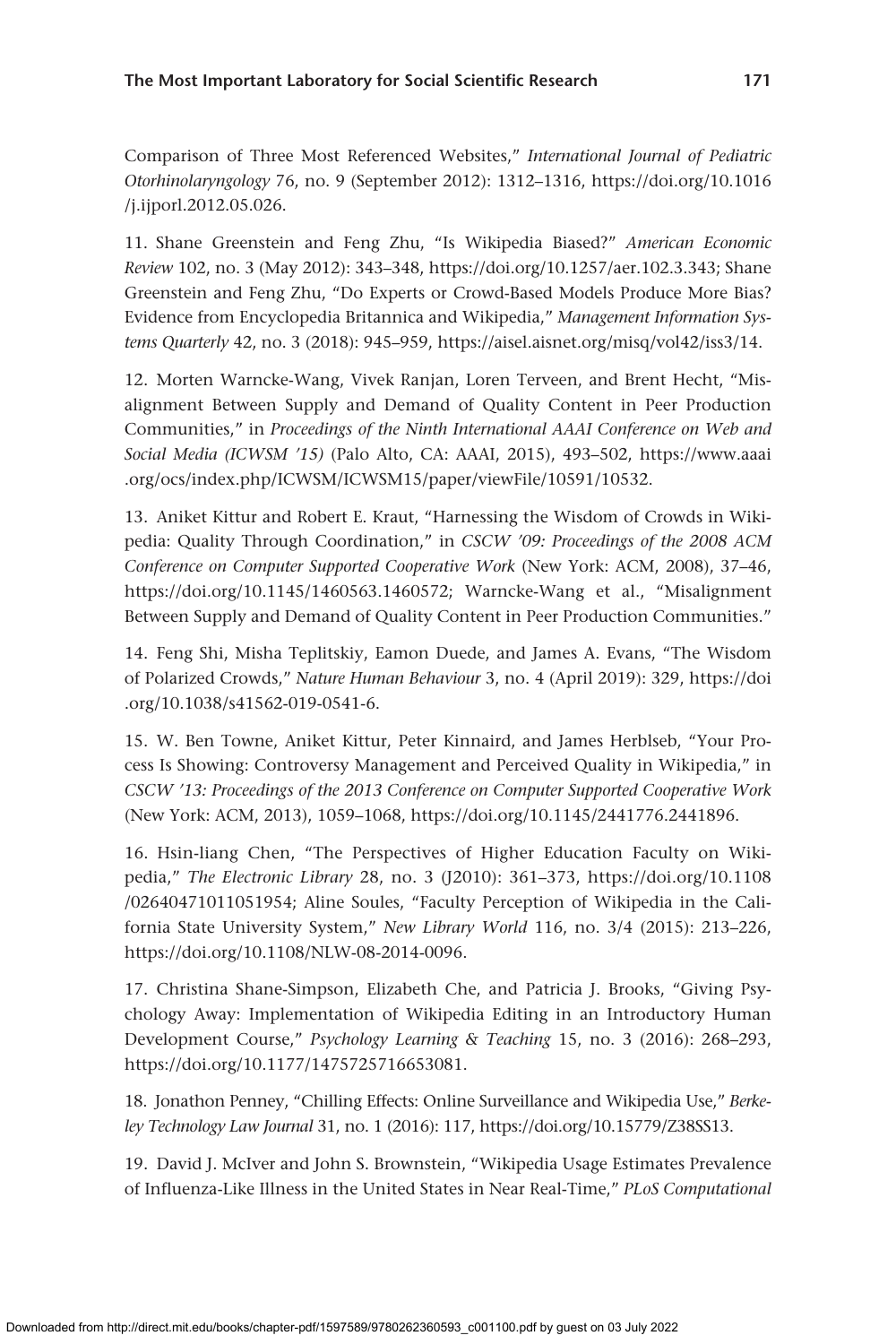*Biology* 10, no. 4 (2014): e1003581, [https://doi.org/10.1371/journal.pcbi.1003581;](https://doi.org/10.1371/journal.pcbi.1003581) Márton Mestyán, Taha Yasseri, and János Kertész, "Early Prediction of Movie Box Office Success Based on Wikipedia Activity Big Data," *PLOS ONE* 8, no. 8 (2013): e71226, [https://doi.org/10.1371/journal.pone.0071226;](https://doi.org/10.1371/journal.pone.0071226) Taha Yasseri and Jonathan Bright, "Wikipedia Traffic Data and Electoral Prediction: Towards Theoretically Informed Models," *EPJ Data Science* 5, no. 1 (2016): 22, [https://doi.org/10.1140/epjds](https://doi.org/10.1140/epjds/s13688-016-0083-3) [/s13688-016-0083-3;](https://doi.org/10.1140/epjds/s13688-016-0083-3) Benjamin K. Smith and Abel Gustafson, "Using Wikipedia to Predict Election Outcomes: Online Behavior as a Predictor of Voting," *Public Opinion Quarterly* 81, no. 3 (2017): 714–735, <https://doi.org/10.1093/poq/nfx007>; Gabriele Tolomei et al., "Twitter Anticipates Bursts of Requests for Wikipedia Articles," in *DUBMOD '13: Proceedings of the 2013 Workshop on Data-Driven User Behavioral Modelling and Mining from Social Media* (New York: ACM, 2013), 5–8, [https://doi.org/10](https://doi.org/10.1145/2513577.2538768) [.1145/2513577.2538768](https://doi.org/10.1145/2513577.2538768); Michela Ferron and Paolo Massa, "Beyond the Encyclopedia: Collective Memories in Wikipedia," *Memory Studies* 7, no. 1 (2014): 22–45, [https://](https://doi.org/10.1177/1750698013490590) [doi.org/10.1177/1750698013490590](https://doi.org/10.1177/1750698013490590).

20. Reid Priedhorsky, Jilin Chen, Shyong (Tony) K. Lam, Katherine Panciera, Loren Terveen, and John Riedl, "Creating, Destroying, and Restoring Value in Wikipedia," in *GROUP '07: Proceedings of the 2007 International ACM Conference on Supporting Group Work* (New York: ACM, 2007), 259–268, [https://doi.org/10.1145/1316624.1316663.](https://doi.org/10.1145/1316624.1316663)

21. Andreea D. Gorbatâi, "The Paradox of Novice Contributions to Collective Production: Evidence from Wikipedia" (working paper, University of California, Berkeley, February 10, 2014), [https://papers.ssrn.com/abstract](https://papers.ssrn.com/abstract=1949327)=1949327.

22. Yochai Benkler, *The Wealth of Networks* (New Haven, CT: Yale University Press, 2006); subsequent work includes David A. Hoffman and Salil K. Mehra, "Wikitruth Through Wikiorder," *Emory Law Journal* 59, no. 1 (2009–2010): 151–210, [https://](https://heinonline.org/HOL/P?h=hein.journals/emlj59&i=153) [heinonline.org/HOL/P?h](https://heinonline.org/HOL/P?h=hein.journals/emlj59&i=153)=hein.journals/emlj59&i=153; Piotr Konieczny, "Governance, Organization, and Democracy on the Internet: The Iron Law and the Evolution of Wikipedia," *Sociological Forum* 24, no. 1 (2009): 162–192, [https://doi.org/10.1111/j](https://doi.org/10.1111/j.1573-7861.2008.01090.x) [.1573-7861.2008.01090.x](https://doi.org/10.1111/j.1573-7861.2008.01090.x); Piotr Konieczny, "Adhocratic Governance in the Internet Age: A Case of Wikipedia," *Journal of Information Technology & Politics* 7, no. 4 (2010): 263–283,<https://doi.org/10.1080/19331681.2010.489408>; Joseph Reagle, *Good Faith Collaboration: The Culture of Wikipedia* (Cambridge, MA: MIT Press, 2010); Dariusz Jemielniak, *Common Knowledge? An Ethnography of Wikipedia* (Stanford, CA: Stanford University, 2014); Emiel Rijshouwer, *Organizing Democracy: Power Concentration and Self-Organization in the Evolution of Wikipedia* (Rotterdam: Erasmus University, 2019), <https://repub.eur.nl/pub/113937/>.

23. Andrea Forte, Vanesa Larco, and Amy Bruckman, "Decentralization in Wikipedia Governance," *Journal of Management Information Systems* 26, no. 1 (2009): 49–72, <https://doi.org/10.2753/MIS0742-1222260103>; Loxley Sijia Wang, Jilin Chen, Yuqing Ren, and John Reidl, "Searching for the Goldilocks Zone: Trade-Offs in Managing Online Volunteer Groups," in *CSCW '12: Proceedings of the ACM 2012 Conference*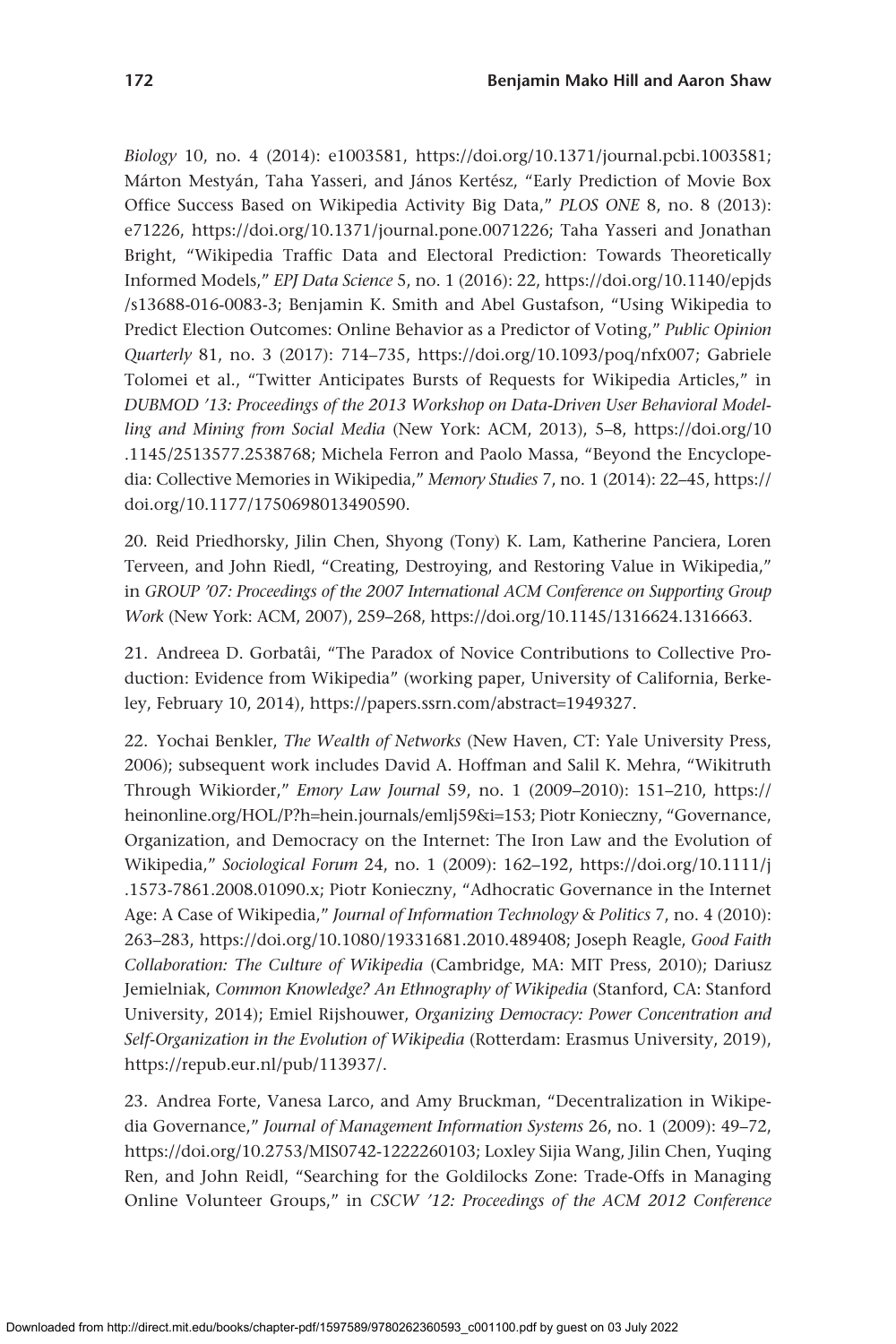*on Computer Supported Cooperative Work* (New York: ACM, 2012), 989–998, [https://](https://doi.org/10.1145/2145204.2145351) [doi.org/10.1145/2145204.2145351;](https://doi.org/10.1145/2145204.2145351) Haiyi Zhu, Robert E. Kraut, and Aniket Kittur, "Organizing Without Formal Organization: Group Identification, Goal Setting and Social Modeling in Directing Online Production," in *CSCW '12: Proceedings of the ACM 2012 Conference on Computer Supported Cooperative Work* (New York: ACM, 2012), 935–944, [https://doi.org/10.1145/2145204.2145344;](https://doi.org/10.1145/2145204.2145344) Jonathan T. Morgan, Michael Gilbert, David W. McDonald, and Mark Zachry, "Project Talk: Coordination Work and Group Membership in WikiProjects," in *WikiSym '13: Proceedings of the 9th International Symposium on Open Collaboration* (New York: ACM, 2013), 3:1–3:10, <https://doi.org/10.1145/2491055.2491058>.

24. Aaron Shaw and Benjamin Mako Hill, "Laboratories of Oligarchy? How the Iron Law Extends to Peer Production," *Journal of Communication* 64, no. 2 (2014): 215– 238,<https://doi.org/10.1111/jcom.12082>.

25. Benjamin Mako Hill and Aaron Shaw, "Studying Populations of Online Communities," in *The Oxford Handbook of Networked Communication*, ed. Brooke Foucault Welles and Sandra González-Bailón (Oxford, UK: Oxford University Press, 2019), [https://doi.org/10.1093/oxfordhb/9780190460518.013.8.](https://doi.org/10.1093/oxfordhb/9780190460518.013.8)

26. Aaron Halfaker, R. Stuart Geiger, Jonathan T. Morgan, and John Riedl, "The Rise and Decline of an Open Collaboration System: How Wikipedia's Reaction to Popularity Is Causing Its Decline," *American Behavioral Scientist* 57, no. 5 (2013): 664–88, <https://doi.org/10.1177/0002764212469365>; Shaw and Hill, "Laboratories of Oligarchy?"; Nathan TeBlunthuis, Aaron Shaw, and Benjamin Mako Hill, "Revisiting 'The Rise and Decline' in a Population of Peer Production Projects," in *CHI '18: Proceedings of the 2018 CHI Conference on Human Factors in Computing Systems* (New York: ACM, 2018), 355:1–355:7,<https://doi.org/10.1145/3173574.3173929>.

27. For example, Felipe Ortega, "Wikipedia: A Quantitative Analysis" (PhD diss., Universidad Rey Juan Carlos, Madrid, Spain, 2009), [http://libresoft.es/Members/jfelipe](http://libresoft.es/Members/jfelipe/phd-thesis) [/phd-thesis.](http://libresoft.es/Members/jfelipe/phd-thesis)

28. Sneha Narayan, Jake Orlowitz, Jonathan T. Morgan, Benjamin Mako Hill, and Aaron Shaw, "The Wikipedia Adventure: Field Evaluation of an Interactive Tutorial for New Users," in *CSCW '17: Proceedings of the 2017 ACM Conference on Computer Supported Cooperative Work and Social Computing* (New York: ACM, 2017), 1785–1799, <https://doi.org/10.1145/2998181.2998307>.

29. Morgan Michelle Stoddard, "Judicial Citation to Wikipedia in Published Federal Court" (master's thesis, University of North Carolina at Chapel Hill, 2009), [http://ils](http://ils.unc.edu/MSpapers/3526.pdf) [.unc.edu/MSpapers/3526.pdf](http://ils.unc.edu/MSpapers/3526.pdf).

30. Nicholas Vincent, Isaac Johnson, and Brent Hecht, "Examining Wikipedia with a Broader Lens: Quantifying the Value of Wikipedia's Relationships with Other Large-Scale Online Communities," in *CHI '18: Proceedings of the 2018 CHI*